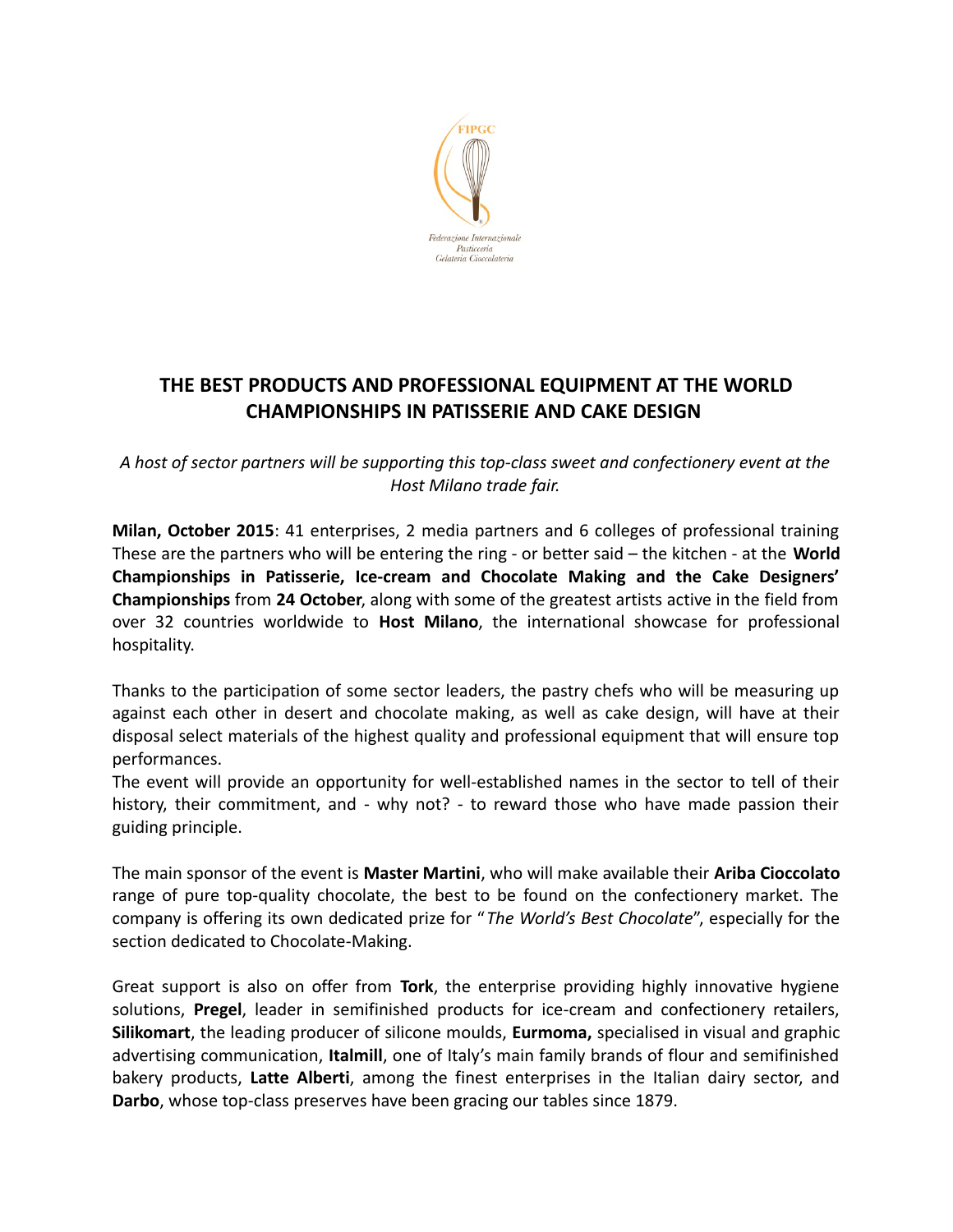As well as: **Fruteiro**, among the major direct and trade suppliers of tropical fruit pulp, **Camel**, a traditional Italian distillery, **Novacart**, the largest full-cycle factory for paper products for the confectionery applications and **Cesarin**, leader in the industrial, national and international sector for semifinished products for confectionery production, such as candied and dehydrated fruit.

Apart from such trade leaders, the Federation is proud of its collaboration with no fewer than six professional training institutions: **Cubetto** – *ice sculptors*, **ICIF** – *the International School for Italian Cuisine*, **Leonardo**, **Hangar 78, ISFAD** – *Distance-Learning Institute*, **Sweetest**, **Chef Academy**, and the support of **Sweet Journal**, the official online magazine of the International Federation

But that's not all. The Federation can boast the highly valued support of many technical sponsors, who have made their cutting-edge raw materials, technology and equipment available. Some of these have also set up their own awards, such as the "Innovation Award" offered by **Valko** and the "Golden Skillet" for the best artistic sculpture, being offered by **Pentole Agnelli**.

Here is the full list of participating companies:

- \* **Valmar**, who produce and market ice-cream makers;
- **Selmi**, leading producers in the field of machines for processing craft chocolate;
- \* **Coldline**, an enterprise specialising in the design and production of professional refrigerating equipment;
- \* **Hoonved**, who offer what is best in glass-washers, dishwashers and article washers;
- \* **Bendoni Inox**, an enterprise operating in the sector of stainless steel products and equipment for food processing;
- Angelo Po, an established enterprise in the production and distribution of professional kitchens;
- \* **Paperlynen Pal Caps S.r.l.**, specialised in disposable protective clothing;
- **Frigomat**, who produce machinery for ice-cream transformation processes;
- \* **Corbara**, a successful enterprise in the professional attire sector;
- Kitchenhaid, for the equipping of professional kitchens;
- \* **Unox**, who produce ovens and professional cooking systems;
- \* **Cb**, specialised in cooking systems;
- **Culligan, leaders in water-treatment solutions;**
- \* **Scatolificio del garda**, specialised in the production of technical cardboard articles for food use;
- \* **Flamic**, dough sheeting machines;
- **Moretti Forni**, for static ovens;
- Pintinox, a leading enterprise in the production of stainless steel household products;
- **Melform**, sector leader for controlled temperature transportation systems;
- \* **Staff Ice System**, specialised in ice-cream equipment;
- \* **Odeca s.r.l.**, for industrial scales,